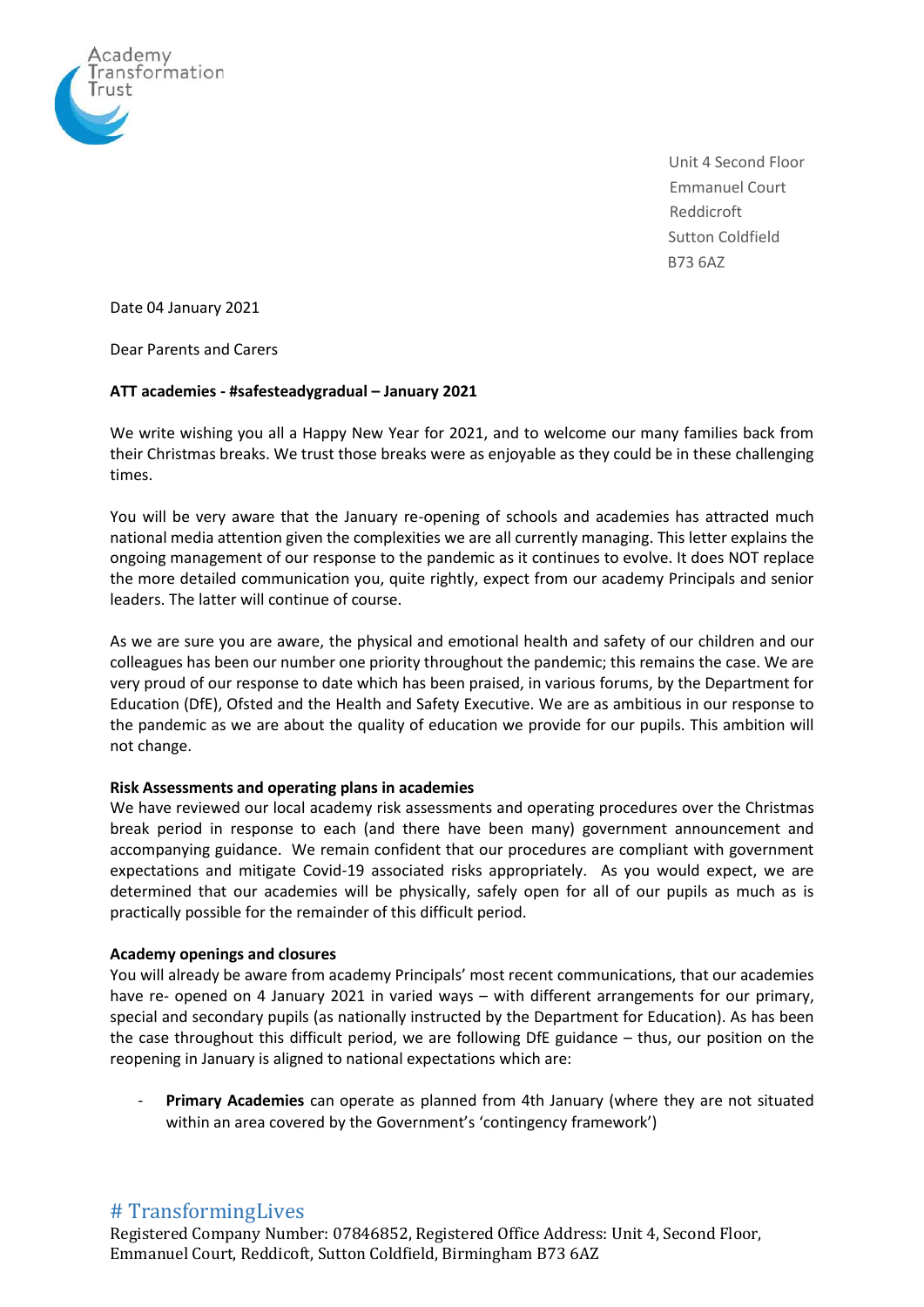

- **Special Academies** can operate as planned from 4th January with some flexibility in the guidance to make arrangements with parents around individual cases (as we did during the first national lockdown and we have risk assessments in place)
- **Secondary Academies** will operate according to government expectations as follows: Key Worker and Vulnerable pupils attend from 4th January; exam groups attend in addition from 11th January; and all pupils attend from 18th January.

While we aim to adhere rigidly to the above arrangements, there will be occasions (very unfortunate but very necessary) where we will have to revert to home learning – either for part of an academy pupil population (a bubble or bubbles) - or for the entire academy pupil population. As has been the case since September 2020, we do not take such decisions lightly – ever; but we do need to do so when we are unable to open our academies safely. This is usually linked to enforced staff absences – for example, due to either infection, suspected infection, or self-isolation. As has also been the case since September 2020, we will always endeavour to let families know of such changes as quickly as possible via direct, speedy communication from academy Principals.

### **The national picture**

Again, as we are sure you will appreciate, the national picture continues to change rapidly – sometimes by the hour. We continue to ask for your patience as we endeavour to translate such change into practical local arrangements in each of our academies. The government has made clear that such flexibility remains both necessary and expected – at least for the duration of this Spring term.

### **Attendance and expectations**

It remains our duty, as parents and educators, to ensure that our children attend each day when our academies are open and physical attendance is expected. Government guidance (issued in September 2020 and still live) is quite clear in this regard:

'Missing out on more time in the classroom risks pupils falling further behind. Those with higher overall absence tend to achieve less well in both primary and secondary school. School attendance will therefore be mandatory again from the beginning of the autumn term. This means from that point, the usual rules on school attendance will apply, including:

- parents' duty to secure that their child attends regularly at school where the child is a registered pupil at school and they are of compulsory school age;
- schools' responsibilities to record attendance and follow up absence
- the availability to issue sanctions, including fixed penalty notices in line with local authorities' codes of conduct.'

Similarly, all our expectations around pupil behaviour, discipline and hard work remain very much live in every single academy – whether working within an academy building or remotely at home.

## **Safety and care**

We understand that some of you and your children will be anxious about returning in January. Please be reassured that we continue to take exceptional measures to make our academies as safe as they